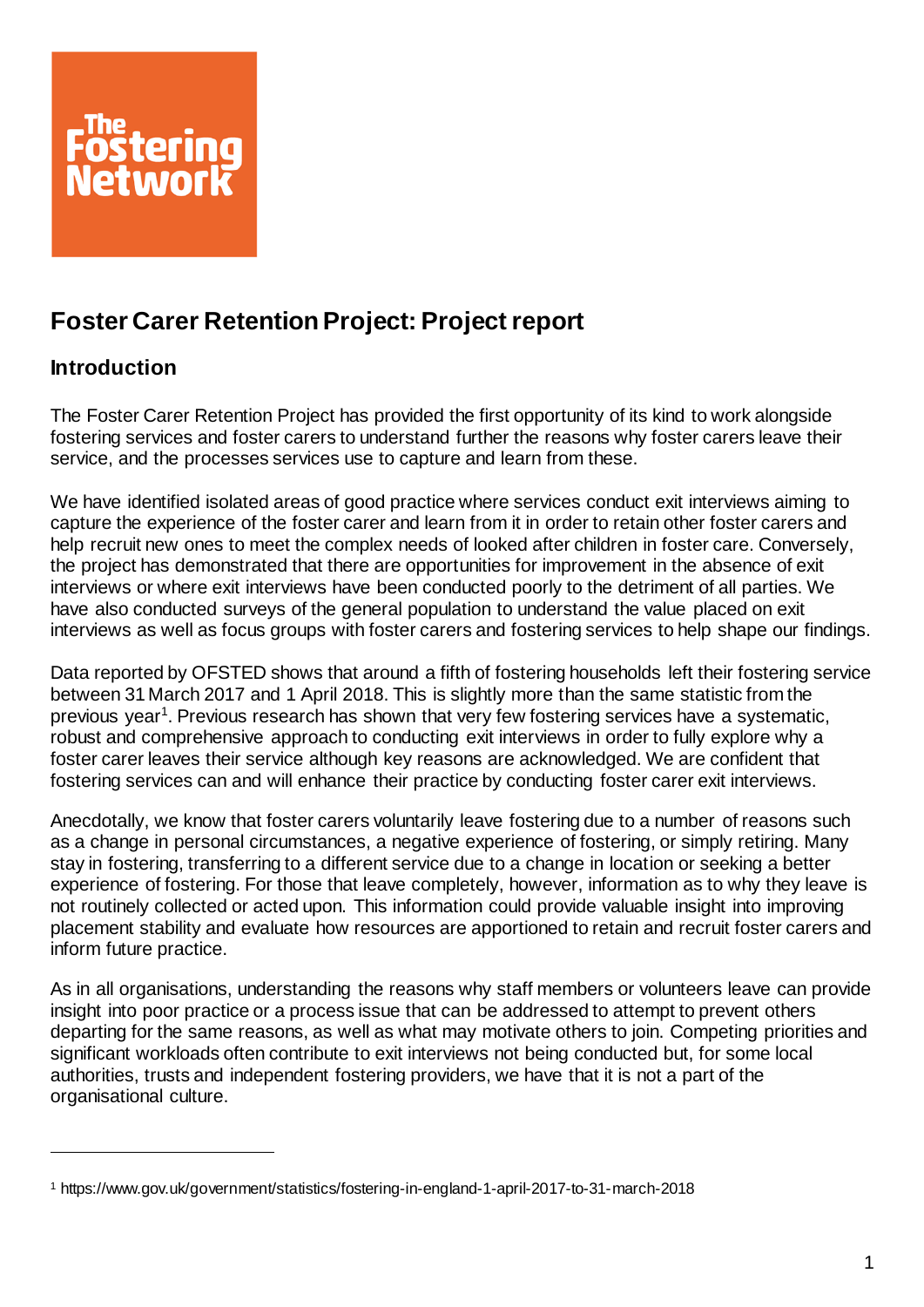This project has enabled us to develop an Exit Interview Toolkit, piloted by a number of fostering services, which includes easily accessible information, suggestions and data capture and analysis solutions. The toolkit aims to ensure that foster carer exit interviews are conducted, and that the data is used to enhance both foster carer retention and recruitment strategies.

Undertaking this work has contributed to The Fostering Network's strategic priorities to influence policy and the legislative framework so we can support and promote excellence in foster care; and to support fostering families and the services that work with them to provide the best possible care for children and young people. It also contributes to The Fostering Network's mission to support those who foster, improve opportunities for fostered children and young people and provide expert guidance to all fostering services.

The project, funded by The Exilarch's Foundation (Dangoor Education), leaves a legacy of resources including an Exit Interview Toolkit for members of The Fostering Network to use.

We recommend foster services utilise the findings, detailed in the following report, and the resources available to help make foster care the very best it can be.

## **Background**

Everyday there are 65,000 children living with 55,000 foster families in the UK. Every 20 minutes another child comes into care needing a foster family. The majority of these children are placed in care due to abuse or neglect.

Foster families give looked after children the love, support and stability that they so desperately need. This is often their first positive experience of family life.

Despite the trauma of coming into care and their difficult start to life, we know that good foster care is a protective factor for fostered children's education and wellbeing. Good foster care transforms children's lives and enables them to flourish.

Many thousands of new foster carers will be needed in the UK over the next year<sup>2</sup>, replenishing a similar number of foster carers who will leave fostering in the same period. The number of new foster carers needed will be influenced by any rise in the number of children coming into care as well as provision for placement choice, allowing those children coming into care to be matched with a foster carer who can best meet their needs.

Of those foster carers leaving their service next year, some will transfer to other services, others will leave foster care altogether. Our research suggests that very few fostering services captured the detail beyond the primary reason for leaving or considered how this information might be used constructively to inform future practice within the service. Without this information, fostering services are missing a clear opportunity to review and enhance local practice, as well as contribute to regional and national improvements of the fostering sector by retaining high calibre foster carers.

## **Project objectives**

l

The objectives of this project were to support fostering services to:

<sup>2</sup> https://www.thefosteringnetwork.org.uk/advice-information/all-about-fostering/recruitment-targets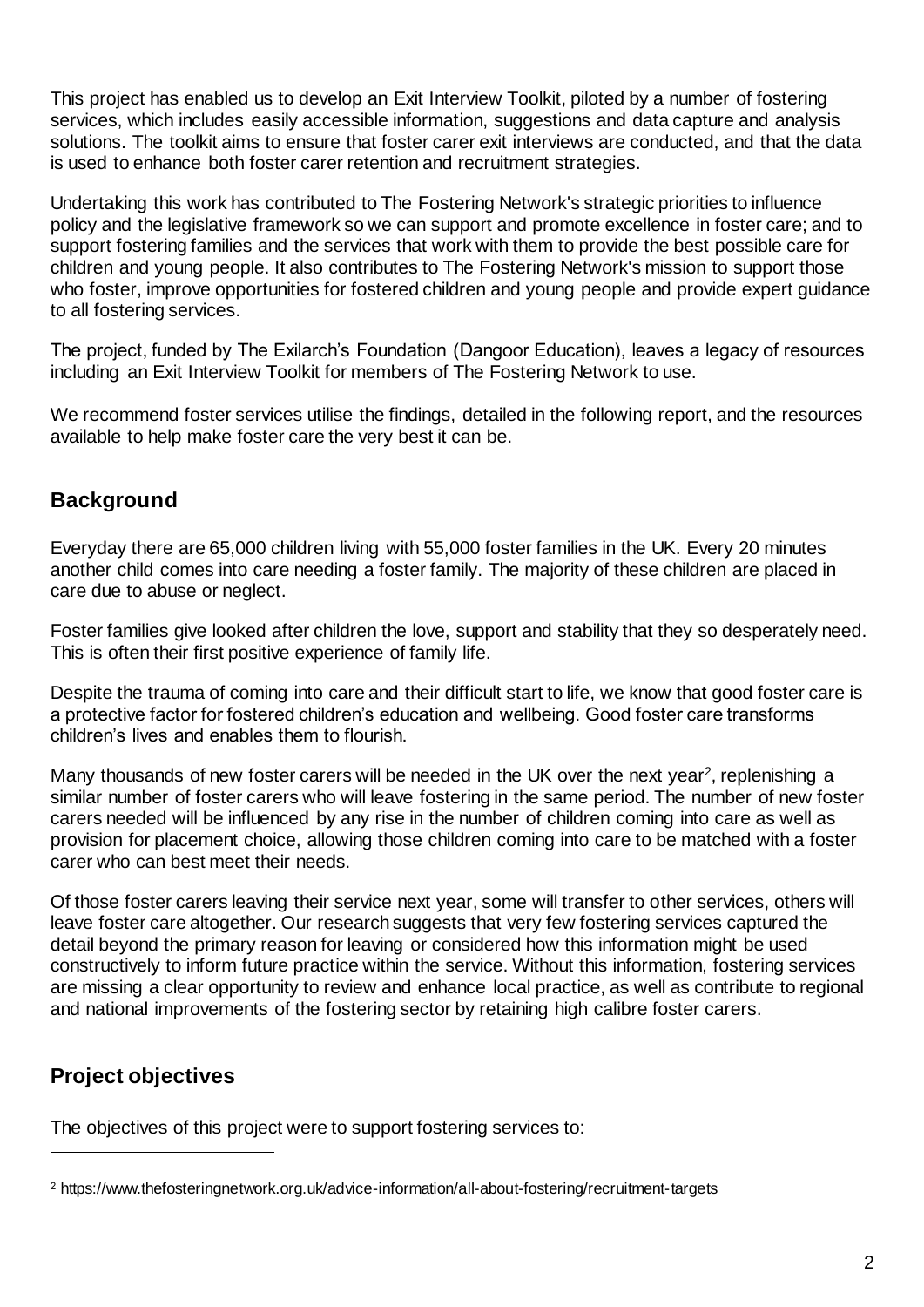- 1. better understand the reasons why foster carers leave their fostering service
- 2. identify any themes as to the reasons why foster carers choose to leave
- 3. explore attitudes to exit interviews and current practice in their delivery
- 4. identify the optimum timings for processing exit interviews
- 5. create a robust process for future exit interviews
- 6. embed learning to enhance retention and subsequent recruitment of foster carers.

### **Methodology**

The project worked with five partner fostering services during 2018/19 to understand their local practice around exit interviews for foster carers, and to hold focus groups with their foster carers to gather their opinions on exit interviews and test solutions.

These findings were supported by a review of existing practice outside of fostering and three online surveys of foster carers, fostering services and the general population to understand attitudes towards exit interviews and gather information to complement the research.

Details of the methodology used to inform our research and develop the Exit Interview Toolkit can be found as an appendix to this report.

### **Hypotheses**

To support the research, the following hypotheses were put forward on commencing the project:

- 1. Exit interviews will be common in sectors other than fostering.
- 2. Few fostering services will conduct exit interviews but isolated practice will be positive.
- 3. Fostering service staff attitudes to exit interviews will be largely positive with many seeing their benefit, however they would struggle to allocate resource to complete them faithfully.

## **Findings**

### **Reasons and themes as to why foster carers leave their fostering service**

Becoming a foster carer is a significant life decision for a person or a family to take. Considering that it costs many thousands of pounds to recruit a foster carer, it makes sense to combine knowledge and experience to ensure that foster carers continue to foster for as long as possible.

All foster carers will at some point stop fostering and some of the reasons why they often leave prematurely have been put forward in recent years – financial hardships, gaps in placements, poor training and support and a lack of respect and being treated as a member of the team. Eighty-five per cent of foster carers who responded to our online survey as part of this study have considered stopping fostering at some stage during their fostering career.

While many consider stopping completely, a number of foster carers transfer to a different service in order to continue their fostering career elsewhere. The main reasons given by foster carers who were considering leaving their fostering service were a lack of communication, support and timely responses to queries, when responding to our survey.

Examples of services failing to treat foster carers as fellow professionals, and of times when children they were caring for had been let down, were also referenced as to why a foster carer might consider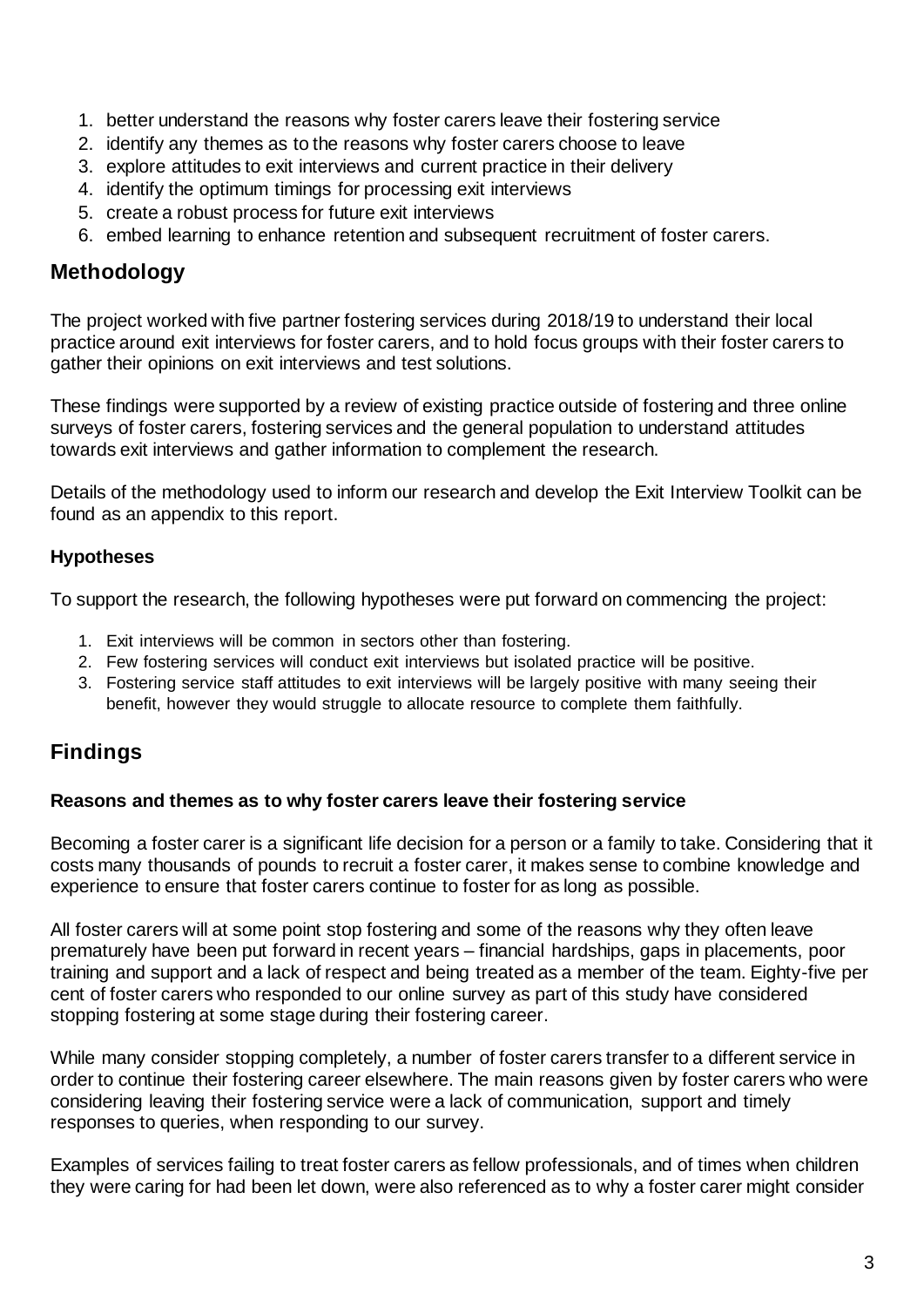leaving their service. The challenge of carrying out their fostering duties, in the face of the processes and procedures of the service they foster for, or the corporate parent, could also be a factor in a foster carer's decision to leave.

Echoing the findings of the online survey, foster carers shared during focus groups conducted during the project that a lack of communication, their service not keeping their promises and not being treated as a fellow professional were key reasons why they would be unable to continue to foster for their service. Foster carers also shared that feeling appreciated, without being patronised, was an important element of the support offered to them and a lack of this could contribute to a feeling of wanting to leave.

The reasons why foster carers may leave their fostering service or stop fostering altogether can be characterised under several themes including communication, support, financial constraints and professional respect.

Conversely, many foster carers completing our project survey referenced their commitment to the children they care for as the primary reason that keeps them fostering and makes it difficult for them to leave. Participants shared their belief that they make an important contribution in the lives of the children they look after and that it is vital that other professionals recognise this, especially at the exit interview stage. For many, their commitment to the children they care for deters them from leaving foster care, contributing to their 'stickability' as foster carers.

Some foster carers do stop fostering for positive reasons – adoption, retirement, a change of family circumstances and so on. These are all reasons that may be relatively easy to discuss and to deal with emotionally. In the case of other, more challenging, reasons, a foster carer's relationship with a member of their service, for example their supervising social worker or a team manager, may create difficulties during an exit interview situation. We know that supervising social workers are invested in the lives of their foster carers and, as such, may find conducting an exit interview difficult. Our research has demonstrated the need to consider who will conduct each interview for foster carers to ensure as positive an experience and outcome as possible.

In the event of a negative reason for a foster carer stopping fostering, the opportunity to talk things through could provide a pivotal opportunity for services to turn around the opinion of a foster carer who has decided to leave so that they might talk favourably about the service in the future (which may impact on foster carer recruitment through 'word of mouth' referrals) or indeed continue to foster.

Focus groups conducted as part of this project demonstrated that foster carers have a lot of ideas that can improve fostering services. These include supporting each other with groups, peer mentoring, as well as more practical resolutions to every-day-problems such as conflicting school runs for example, alongside, for instance, how supervision can be more family friendly and how communication can be streamlined to reduce workloads for all. Building a culture of communication and feedback may lead to enhancements in practice but also will impact positively on the exit interview process with more foster carers willing to participate if they feel their service is consistently listening to their views.

When a foster carer does decide to leave their fostering service or to stop fostering, it is at this point that the individual reasons for leaving can be captured. Through this process it may be possible to identify the specific factors that influenced the decision, and whether any policy adjustments can mitigate against more foster carers leaving for the same reasons.

### **Attitudes to exit interviews**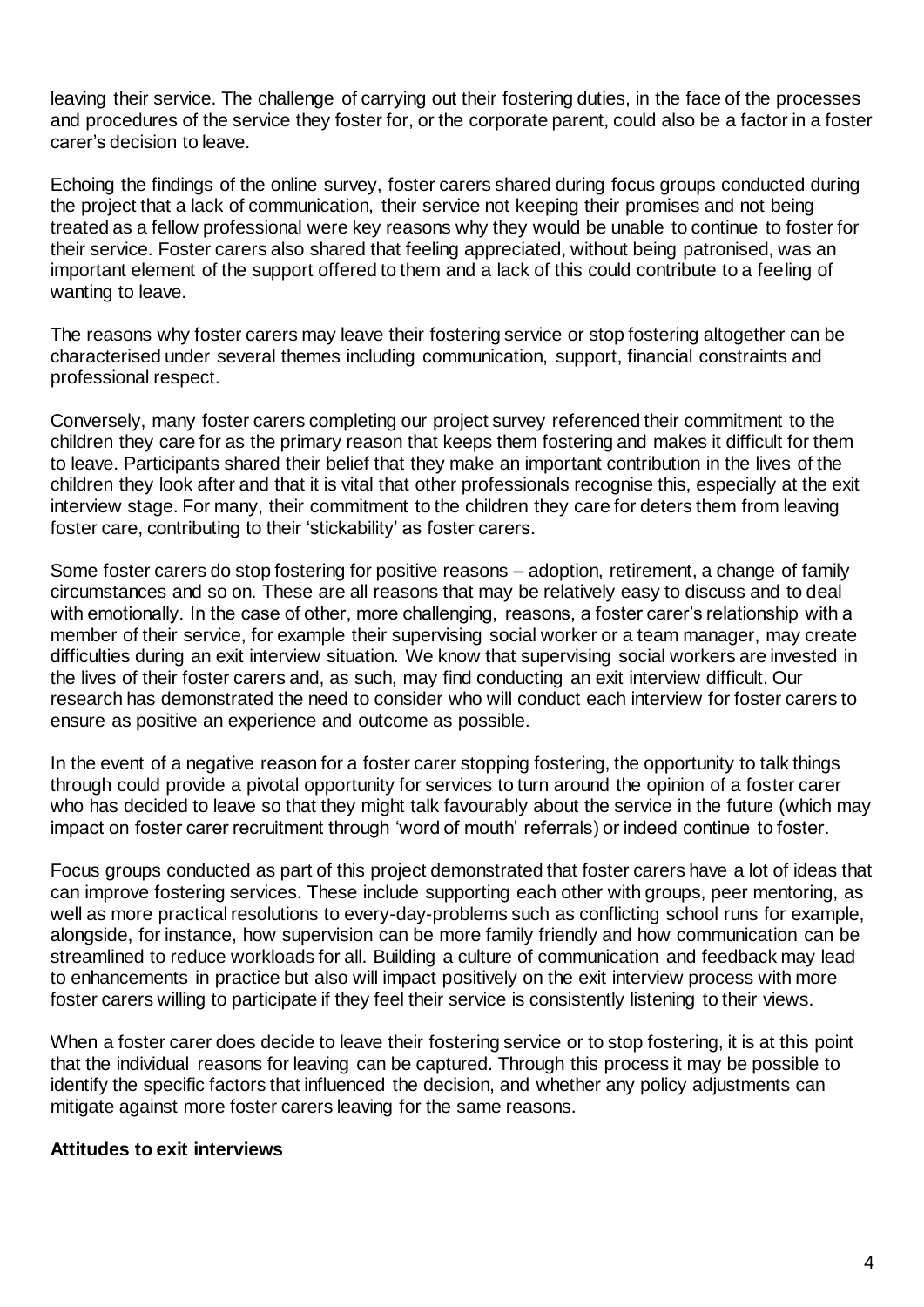Developing an exit interview toolkit was the primary output from this project. Ensuring fostering services have the resources to embed the approach will be key to the legacy of this work.

The project hypothesised that exit interviews were typical practice for the general population. A survey of those who work outside of the fostering sector though proved that they were not as popular as originally thought. Around half of the 249 respondents had not been offered an exit interview by any of their employers. However, those who had been offered an exit interview, and took up the offer, found them of value to themselves and believed them to be beneficial to the organisations they were leaving.

As part of our research, we interviewed some organisations about their own exit interview practices and the results were varied. One university indicated that they no longer carry out formal exit interviews for their employees due to a perceived lack of value to them. This echoes the opinion of Kerry Hannon, a contributor to Forbes Magazine, who says that, 'some of your most effective exit conversations can take place outside of the formal exit interview<sup>3</sup>. The director of The Mortgage Brain, a partner of The Fostering Network, is proud of his organisation's commitment to exit interviews, valuing employees and finding ways to offer flexible working to enable them to remain. Each of the fostering services we worked with for this project offer exit interviews but not universally for their foster carers.

Where exit interviews are carried out, and 'properly' according to the opinions of those who take part, they are very much welcomed and deemed 'useful'. It was felt that an important consideration for exit interviews may be that organisations actively listen to what people tell them. Finding an interviewer who could do this during a 'confidential conversation' was deemed important, but not easy or simple. Our review of current practice in industry demonstrated that an exiting professional's knowledge could be highly beneficial to the organisation they are leaving and that this should not be underestimated. It also showed that in order for exit interviews to be effective, they should be standardised throughout an organisation, supporting the need for a toolkit to be produced.

It is important for exit interviews to 'measure what matters'. Many opinions seemed to relate to the fact that there are a lot of processes designed to collect data from exit interviews but that what is collected is sometimes not necessarily useful or collected and shared appropriately. The full review can be found as an appendix to this report.

Some felt that an exiting professional would continue to be a brand ambassador for the organisation they are leaving and, as such, the exit interview should be seen as an opportunity to understand why the employee is leaving and address any potential issues. This can be seen as an opportunity to alleviate any ill feeling, which could damage an organisation's reputation. In foster care, word of mouth recommendation can be one of the most common methods of foster carer recruitment.

Whilse word of mouth advertising may be beneficial for services when foster carers are leaving for positive reasons, under negative circumstances it may be damaging to a service's reputation. It can be argued that it is in a fostering service's best interests to address specific issues and ensure information is factually accurate to support the individual and the service to move forward.

Around 60 foster carers have participated in this research, sharing emotional and thought-provoking stories. Many of these foster carers told us that they were cynical of their fostering service being willing to learn from foster carers who leave. A common response to whether foster carers felt that exit interviews were a good idea was 'if services don't listen to their carers while they are still

l

<sup>3</sup> https://www.forbes.com/sites/nextavenue/2015/06/04/exit-interview-dos-and-donts/#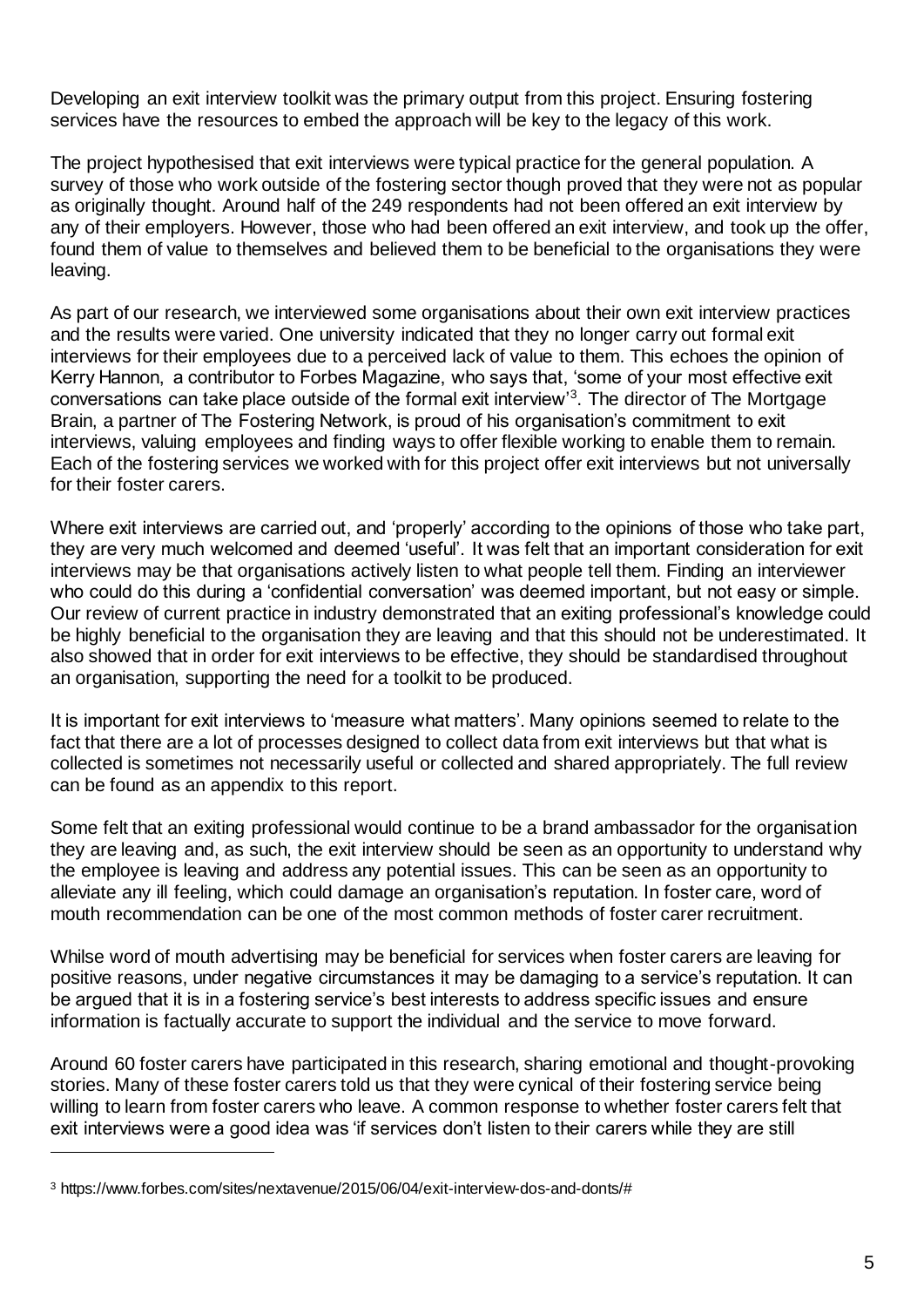fostering, why would they listen when someone was leaving?'. However, foster carers were able to consider the idea of an exit interview toolkit in great depth and there was an overwhelmingly positive response about the development of a toolkit to enable fostering services to conduct exit interviews.

Foster carers could see many challenges with the exit interview process including who would undertake the exit interview, what the format would be, how they would be supported and whether their social workers would want to know the real reasons they were leaving. However, the majority of the foster carers spoke about how they do feel that their views and experiences are a valid and valuable component of practice development, and that they would like the opportunity to share these in order to benefit future foster carer retention.

The two most popular answers, or reasons, people gave for finding an exit interview beneficial were to 'talk through issues' or to get 'things off my chest' and to 'help their fostering service to develop'. These points have helped to shape the toolkit in two very important ways. We have developed the resource to ensure that foster carers get the opportunity to discuss fully any challenges they have faced and to ensure that services can learn from the data they collect from those foster carers who leave their service.

### **Current practice in conducting exit interviews for foster carers**

The project hypothesised that fostering services would understand the benefit of conducting exit interviews for foster carers but competing priorities may mean that they were not happening systematically, nor imbedded into the organisation's planning and review cycle.

A survey of fostering services found that few fostering services carry out exit interviews and, of those who do, almost half felt that their service did not use the data they collected to the fullest extent possible. Sixty-seven per cent of foster carers surveyed who were not offered exit interviews state that they would have liked to be offered one or felt that they would if they stop fostering.

There were many reasons given for services not currently carrying out exit interviews:

- Lack of time.
- Thinking that carers will not always be honest.
- Managers doing 'please stay with us' meetings which are not enough and the information is not collated. Interestingly, some foster carers who responded to our foster carer survey, who had been offered 'please stay incentives' were insulted by the service's impression that they could be 'bought'. None stayed with their original service because of what they were offered to do so.
- 'Usually we know why carers are leaving'.
- No agreed format.
- No one independent.
- No one takes responsibility.
- Difficult relationships at the time people stop fostering.
- Stressed carers not engaging.
- 'Our service focuses on recruitment and not retention.'

We hypothesised that the main reasons that services would give for not carrying out exit interviews would be insufficient resources available or that service staff would have to prioritise other activities.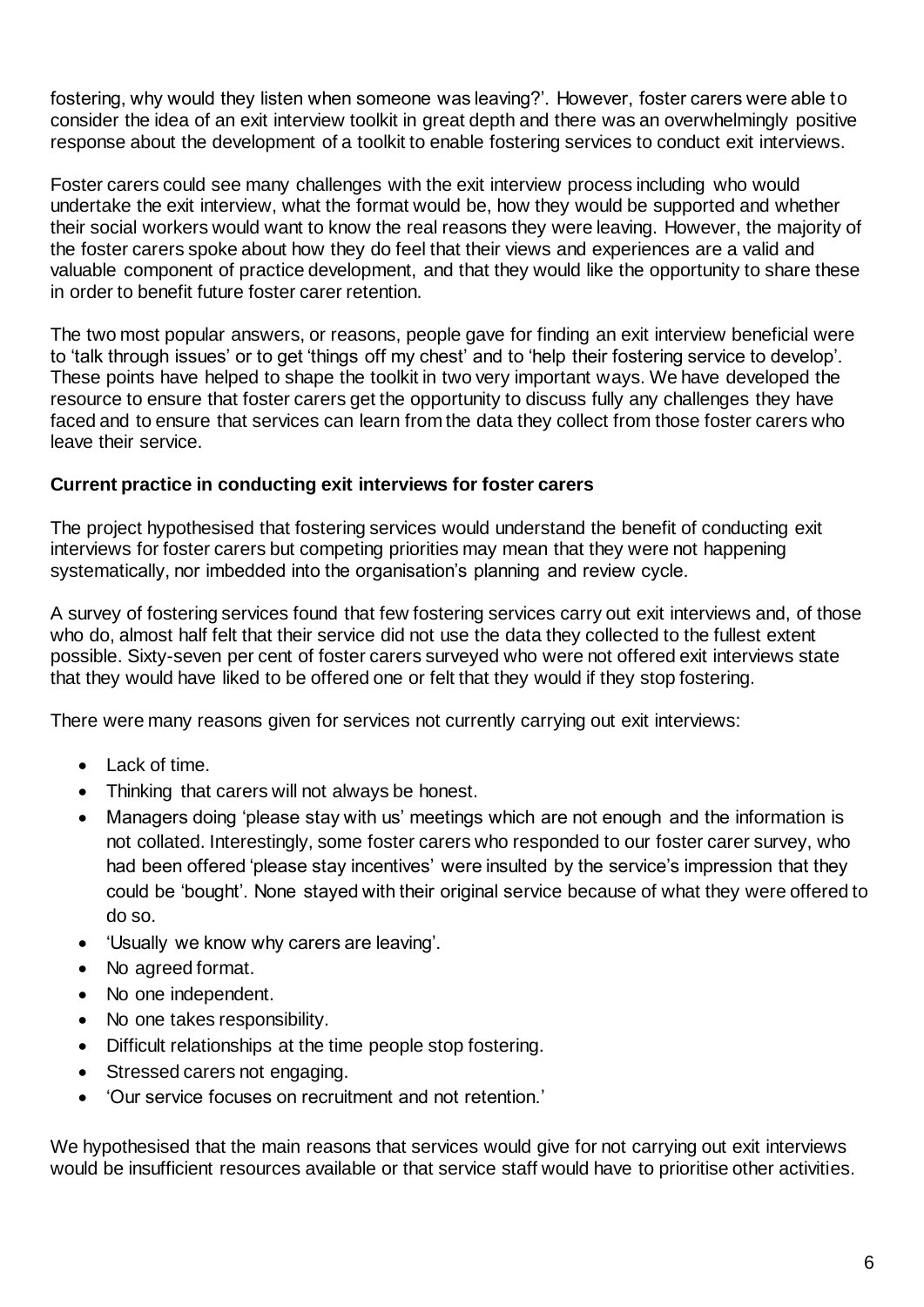While a lack of time was referenced, a number of other factors were also present relating to attitudes and processes that need to be addressed.

This information was supported by findings from the foster carer survey that less than one third had been offered an exit interview. Only three foster carers felt that an exit interview was not applicable to them.

Less than half of the foster carers who were offered an exit interview attended. The reasons given were, on the whole, related to a lack of trust or respect, that the invitation was not seen as genuine and that it was a 'tick box exercise', or the foster carer simply did not want to extend the leaving process. The reasons for foster carers not attending exit interviews could be indicative of the poor relationships that had developed between the service and the foster carer as they were leaving.

The few foster carers who did attend exit interviews felt listened to and were positive about the interviewer passing information on. However, most were certain that their service would 'absolutely not' act on the information they gained from the foster carer sharing their views. This was quite a standard response across our research activities and indicates that fostering services need to demonstrate their processes and commitments to them before foster carers feel secure in the knowledge that their opinions and experiences will be acted upon.

Exit interview processes when transferring to another fostering service appear to cause a great deal of consternation for foster carers. Some were very upset with the attitudes of their service from the time they decided to transfer to when they had transferred. While a small number of foster carers have had positive experiences, most of those who responded to our survey were disappointed and disillusioned as they transferred.

The challenges services face in meeting the support needs of their foster carers are of course dependent on many factors. Services were unanimous that they try to treat their foster carers as professionals and valued members of the team around the child. For example, West Sussex is currently working hard to raise the understanding of the professional status of foster carers internally and, while acknowledging the challenges of conducting exit interviews, are keen to embrace a process to undertake them.

### **The timing and approach to exit interviews**

A key finding from the research is the value of offering two exit interview opportunities, enabling the employee to share their immediate feelings and opinions and also to have another conversation after a period of reflection. This approach was discussed and endorsed within a project focus group of foster carers and has informed the development of the toolkit.

An additional finding from the research was that some organisations conduct regular interviews prior to employees deciding to leave. As well as regular supervision, fostering services already carry out annual reviews for their foster carers, where practice is reviewed, and a discussion held about what is going well, what is working for everyone and also what could benefit from improvement or development. Asking foster carers if they have contemplated stopping or transferring at regular intervals (for example perhaps during the annual review) may enable services to support carers who are struggling more effectively, enabling them to continue fostering for longer. This process would need to be handled sensitively and is an area for further review beyond this project.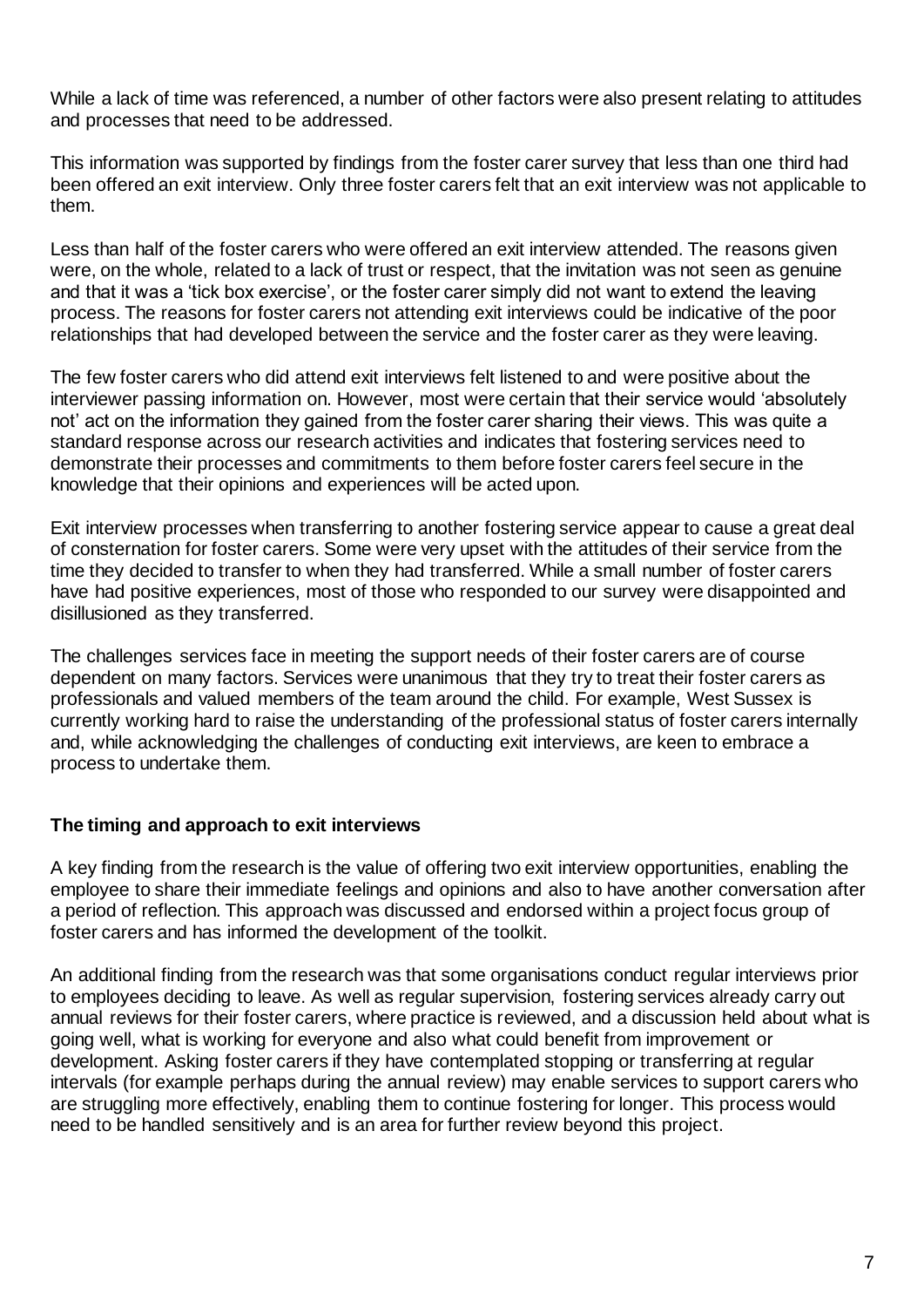Participants shared that they would like to be treated as professionals throughout any exit interview process. They would like for any knowledge or opinions they share to be properly logged, considered and acted on. They would like to be consulted as to where and when the interview takes place. They would like for exit interviews to be treated as if they are as important as other priorities.

Interviews with fostering service staff and foster carers explored how services were already learning from foster carers who were stopping fostering or transferring to another service and aimed to identify any locally developed processes for exit interviews. For example, AFA Fostering have enhanced their practice based on findings from their exit interview processes and have even managed to prevent a foster carer from leaving the service through the process. The service manager conducts exit interviews herself as the service places great value on the exit interview process and learning from exiting carers. The service has learned that digital communication can be overwhelming and so they have lowered the number of emails they send and condense information for those who need to see it. They have also altered their supervising social worker training to respond better to the needs of their foster carers within their local practice guidelines and policies.

Any changes to practice that services make should be strategic and sustainable when evidenced by learning from exit interviews. The research we have carried out indicates that the majority of changes that foster carers would like to see within their services can be made within existing frameworks and are mainly aligned to the culture of the service. In addition to this, foster carers indicated that they understand the challenges that services sometimes face in making changes but would like their service to communicate the reasons for decisions, regardless of the outcome.

## **Delivering good practice for exit interviews**

Throughout the research, three components of an effective, robust and sustainable exit interview process were raised consistently:

### • **A staged approach**

Foster carers explained that their feelings about their fostering experience change over time, and their priorities, needs and emotions can alter depending on what is occurring for them, their families and their children. Foster carers are clear that they would like two opportunities to share their feelings about stopping fostering or transferring service – they understand that their immediate feelings and their opinions after a period of reflection are equally valid. A two-stage approach to exit interviews will enable these initial feelings to be shared but also alternative or additional feedback after a period of reflection, both of which contribute to the learning of the fostering service.

Timing is critical and interviews should be separated by around four to six weeks to ensure that sufficient time has passed to reflect, but not lose sight of the key issues.

### • **The importance of independence**

Despite the success some services have seen, participants in our focus groups shared that an independent person would be best placed to conduct the exit interview and to share the opinions, knowledge and feelings of the foster carer with the service they are leaving. It was felt that supervising social workers, or anyone in their line of management, may have a conflict of interest and as such could face challenges in sharing anything they hear.

In addition to this, participants felt that their fostering service would be more likely to listen to, and act on, data which was passed to them from an independent source. In contrast to the focus group foster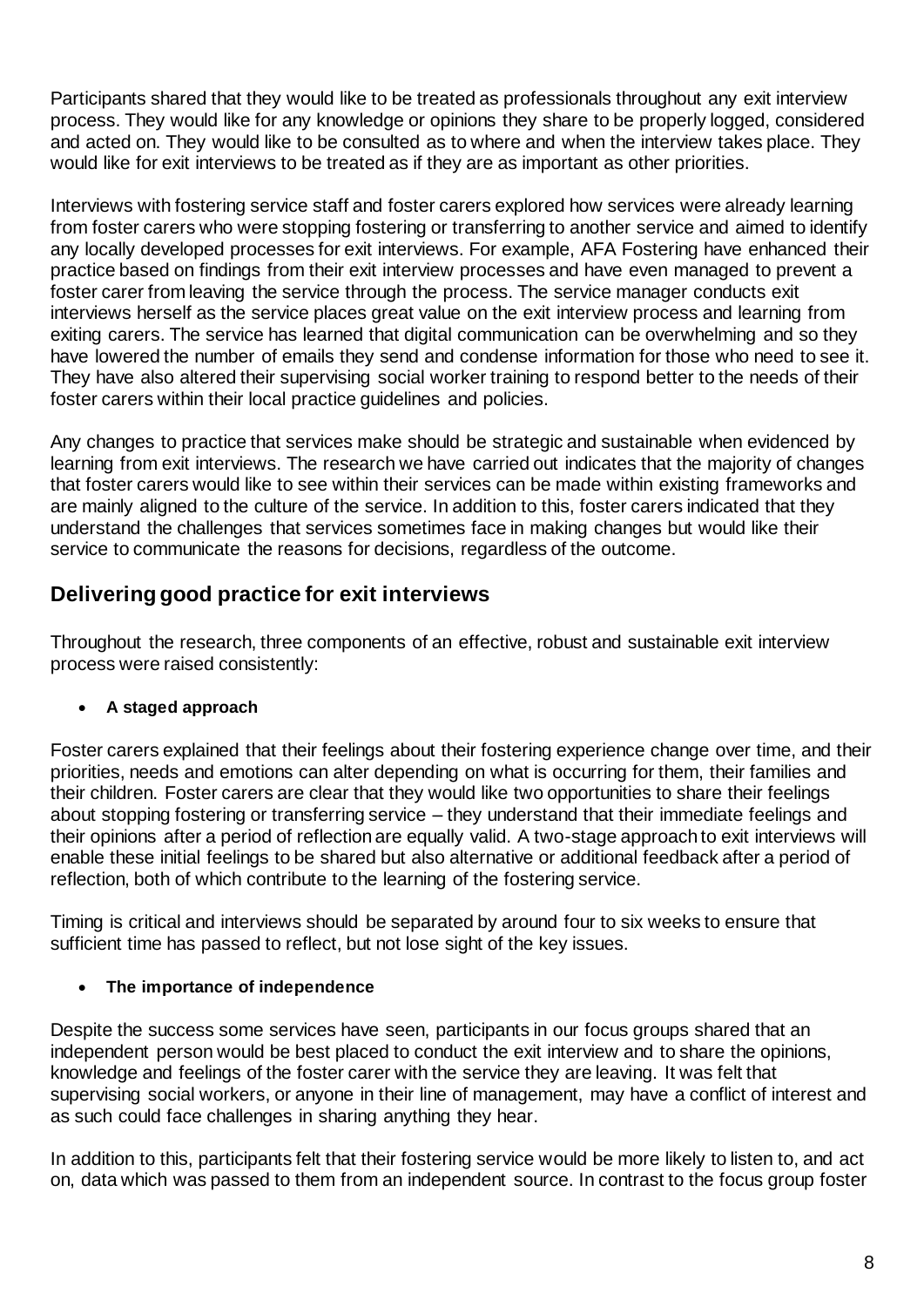carers' opinions, some services said that they already carry out exit interviews successfully and are happy with the outcome, even though they do them themselves. We encourage fostering services to consider that outcomes of exit interviews could be even more positive if carried out by someone independent, even if there is a feeling that their current situation is satisfactory.

Where resource or procedures dictate, or a foster carer requests that the exit interview is carried out by their supervising social worker or someone known to them, the process needs to be clear and transparent for how information will be shared, reviewed and acted upon.

### • **Standardisation**

Fostering service staff who have participated in this research have requested a process that they can follow which is simple, straight forward and designed to collect the important data – to 'measure what matters'. Foster carers would like this process to be driven by a professional desire to share and gather information that can improve service delivery and the future of foster care.

The toolkit we have designed allows services to follow the exit interview suggestions and discussion guide and record the themes and reasons why foster carers leave their fostering service in a simple and methodical manner. The final part of the toolkit is a simple and methodical data collection tool for services to use. Standardising the approach enables services to collect, analyse and review the data in a consistent manner, as well as facilitating contribution to any future national initiatives to review and enhance practice.

## **Conclusion**

This project has enabled us to explore in more detail the reasons and themes as to why foster carers leave their fostering service or stop fostering altogether to start a conversation about exit interviews. The research confirmed that, contrary to our hypothesis, exit interviews are not very prevalent in sectors external to fostering. We also found that fostering services and foster carers alike do see the value of a robust and transparent process.

Foster carers are vital people in the lives of looked after children and good foster care transforms lives. We believe, for these reasons and more, that conducting exit interviews in order to learn from the experiences and opinions of foster carers is a valuable aid to retention and ongoing learning and development.

We have answered many questions that our partner services had at the beginning of the project including how services should carry out exit interviews, who should plan and do the work, what does an effective exit interview process for foster carers look like and how do services collect the data? We have created a process which fostering services can simply pick up and use or seek further input from The Fostering Network to deliver the exit interview process.

The fostering services we worked with during this project all spoke about the high cost of recruiting a new foster carer and so while time, staffing issues, conflicting priorities and funding were all cited as potential barriers to conducting exit interviews, these should be overcome as a priority because of the potential savings which could be made. Only one senior social worker voiced their belief that service managers may not be willing to explore funding for exit interviews, everyone else that shared an opinion believed that their managers would see the long-term benefits of budgeting for exit interviews as a matter of course.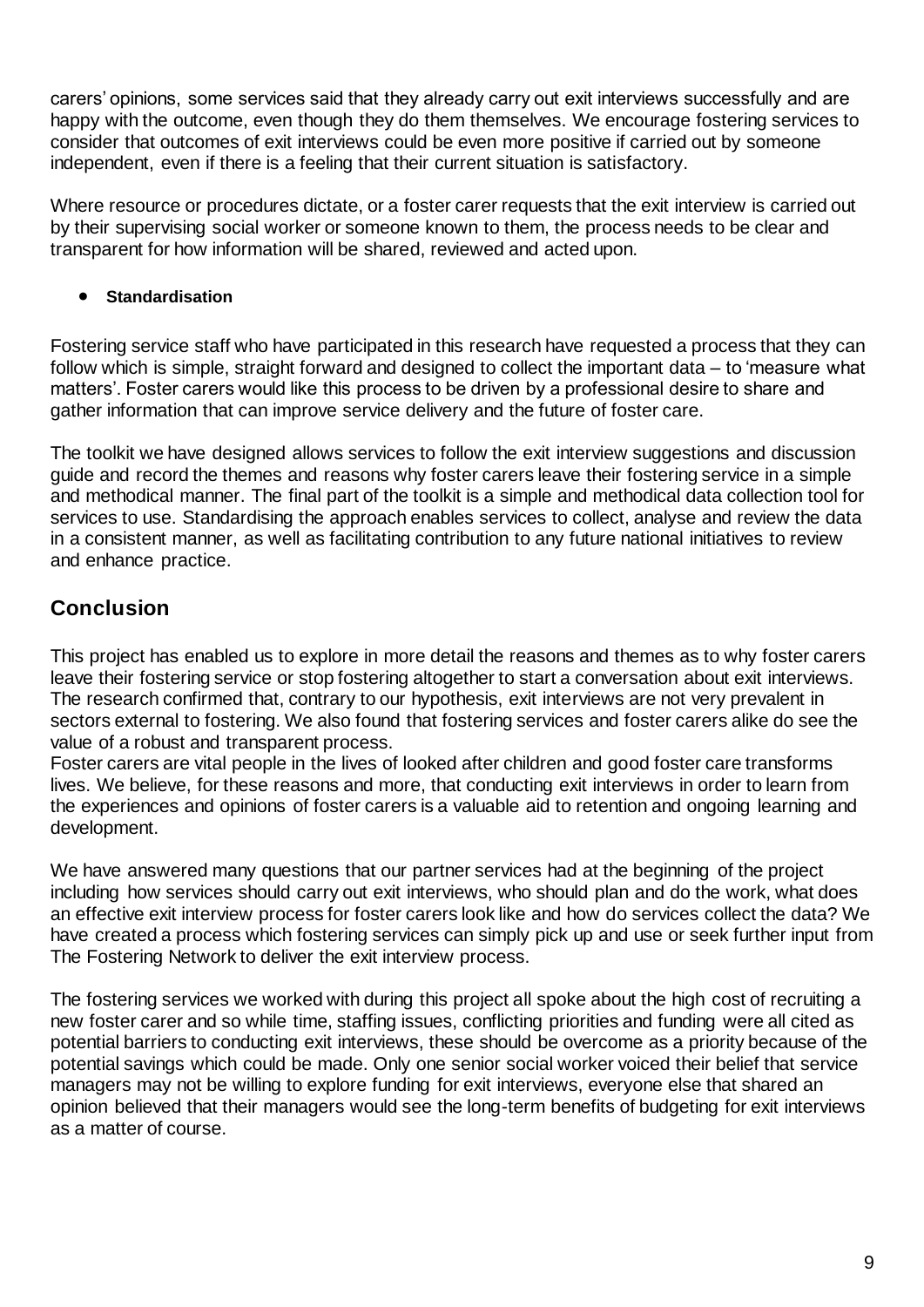All of the services we spoke to were certain that they could learn from their foster carers in order to improve their practice, but some have been, until now, unable to create a workable solution. Others already have an exit interview protocol for foster carers who leave their service but were enthusiastic and welcoming of the project undertaken as a way to streamline and standardise the practice.

Partner services within the project shared a commitment to learning from foster carers who leave and about how they understood that this could aid the retention of current and future foster carers. Every fostering service we worked with on this project is committed to implementing a protocol to allow this to happen and for the data collected to be utilised and valued within their organisation.

The Exit Interview Toolkit created as a result of this project is available to download at [www.thefosteringnetwork.org.uk/foster-carer-retention-project.](http://www.thefosteringnetwork.org.uk/foster-carer-retention-project) We recommend that all fostering services utilise this resource or work with The Fostering Network to embed foster carer exit interviews into local practice.

Furthermore, we would recommend that continuous feedback is part of the dialogue between services and foster carers throughout their journey together so that foster carers know that their opinions matter and they can help shape the design and delivery of the services that benefit them and the children they care for.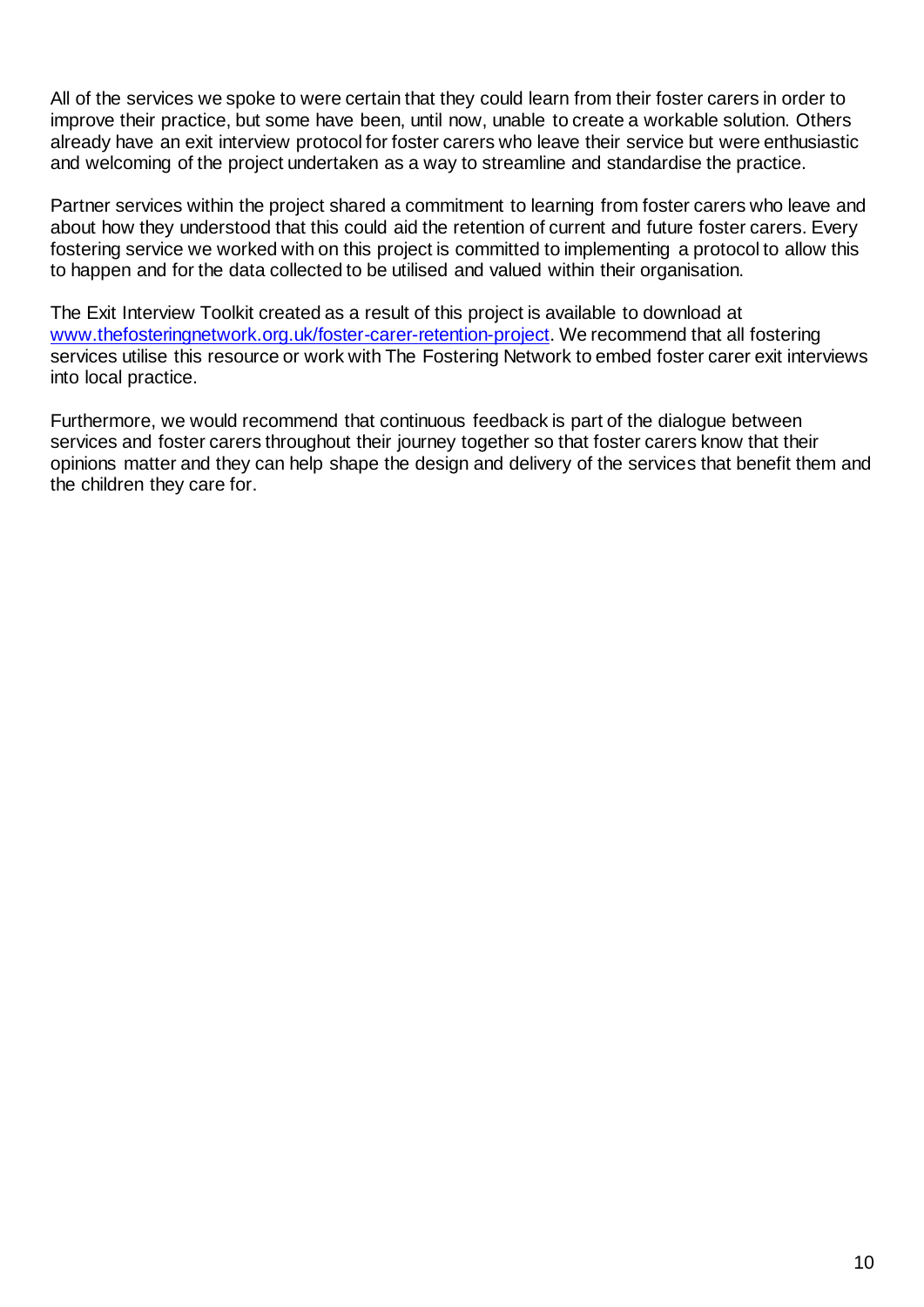## **Appendix One**

### **Research methodology**

The project used a range of research techniques to explore exit interview practice and to ensure that the data collected was robust and of value.

### **Review of current practice**

While anecdotal evidence gathered was beneficial, it was important to collect information about exit interviews from across sectors to underpin the project activity. To do this, we undertook a review of existing information to determine other sector practice and opinion about exit interviews. Sources included Reed, HR Magazine, Forbes and The Financial Times.

### **Partners**

The project worked with five fostering services across England to understand current practice around exit interviews for foster carers, identify views from fostering service staff and foster carers about the value of exit interviews and the process of conducting them, as well as to test recommendations through the toolkit developed.

These services were:

- AFA Fostering
- Birmingham Children's Trust
- Leicester City Council
- Rotherham Council
- West Sussex County Council

We also engaged with Central Bedfordshire Council and Derby City Council to test the toolkit.

### **Focus groups**

We conducted 12 focus groups with around 60 foster carers in total from our partner services during the project. During these meetings we were able to discuss the different aspects of the project with them, gather their views and opinions and ensure that we created tools that enable a foster carer to share information about their experience with their fostering service on leaving.

Foster carers with a wide range of experiences, length of service and family composition and location shared the challenges they face in their day-to-day lives, and how caring for looked after children can, and does, impact on them and their families. Foster carers' abilities to continue fostering were discussed, and how the actions of services can impact this.

### **Exit interview general population survey**

The project hypothesised that exit interviews were a common occurrence in other sectors and that individuals and organisations benefitted from them. We sought to understand the experience and opinion from other sectors as a foundation for our work. A total of 249 individuals responded to this survey.

### **Foster carer survey**

Following the first round of focus groups, and previous research undertaken by The Fostering Network, we had gathered significant data relating to the themes and reasons why foster carers stop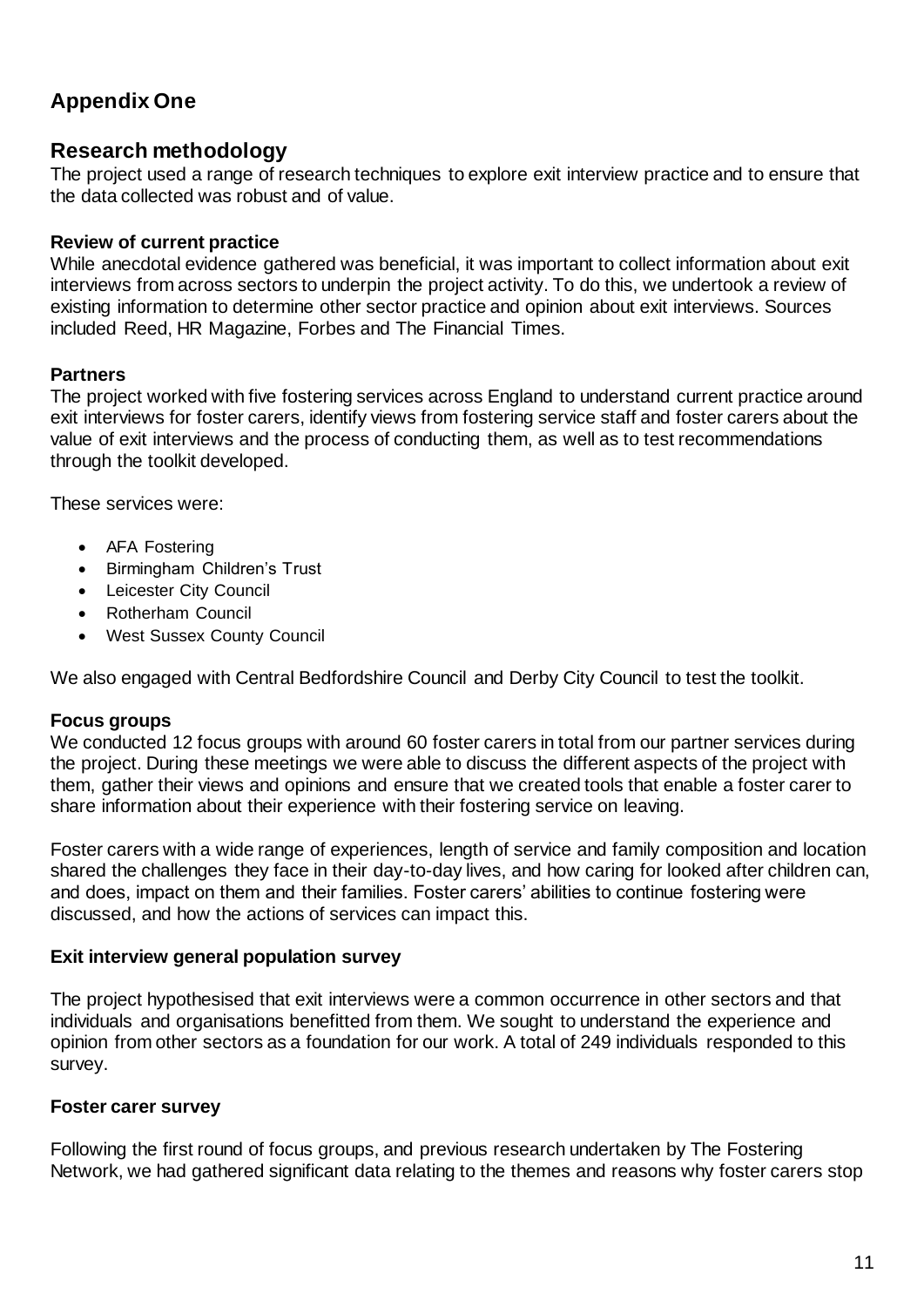fostering. We hypothesised that foster carers generally were not offered exit interviews, but that those that were were happy to have taken part. It was also felt that foster carers would be positive about exit interviews so that their services could improve practice for the benefit of future foster carers. A total of 287 individuals responded to this survey.

### **Fostering services survey**

We believed that services were generally very interested in the process of exit interviews and how the data collected from them could be utilised for current and future foster carer retention. We believed that services could learn from foster carers who leave and that there was a way that we could support this process.

A total of 135 responses were received to this survey, however the data showed that some foster carers had also completed the survey. It was though possible to extrapolate some useful data, which has been used to inform discussions and the creation of the toolkit.

We called for responses for all surveys via The Fostering Network's e-news communications with services and foster carers and also via social media channels including Facebook and Twitter.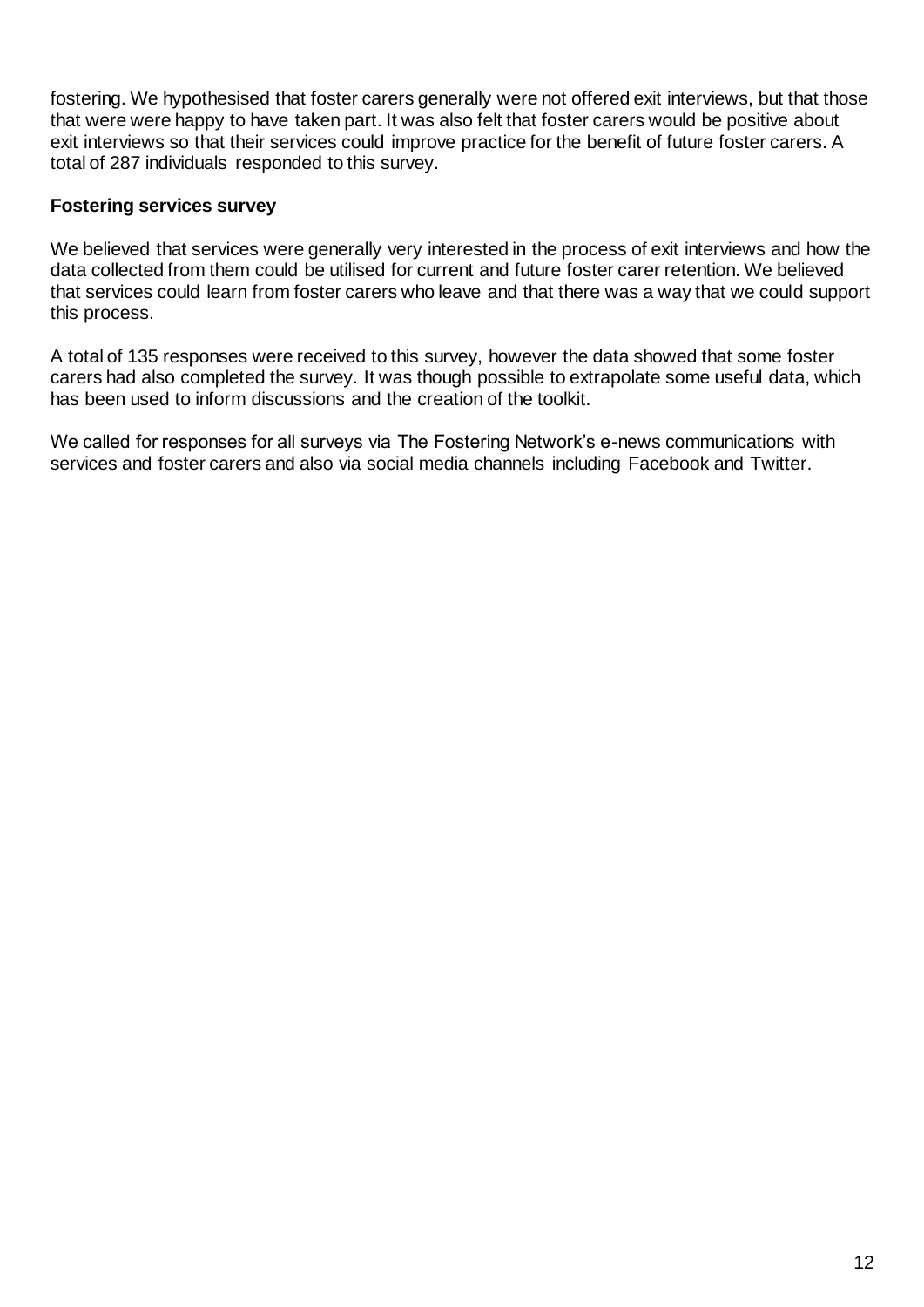## **Appendix Two**

## **Foster Carer Retention Project: Review of current practice in industry**

This review of exit interview practice in industry aimed to:

- identify general attitudes towards exit interviews from sectors other than fostering.
- explore how exit interviews are carried out and report on any accepted recognised examples of best practice to inform the development of the toolkit.

The findings from this review are documented below.

### **Defining exit interviews and general attitudes towards them from industry**

An exit interview is an interview held with an employee about to leave an organisation, typically in order to discuss the employee's reasons for leaving and their experience of working for the organisation.<sup>4</sup>

In the US, 90 per cent of Fortune 500 companies conduct exit interviews, however only 40 per cent view the practice itself as useful.<sup>5</sup> Research was unable to identify and comparative data for the UK, however this is a useful indication of the coverage and value large companies place upon exit interviews.

Exit interviews can:

- provide an opportunity for the organisation to thank departing employees for their contributions and wish them well in the future.
- be a chance to gain insight into the issues within the organisation, where improvements can be made and how you are perceived as an employer.
- demonstrate positive culture within an organisation and are encouraging to existing employees.
- provide training opportunity for management to develop experience of hearing and handling feedback.<sup>6</sup>

Exit interviews should be designed to, 'measure what matters.' All too often businesses concentrate on practical things during the interview (pay, benefits and working conditions) when actually, employees may feel more strongly about relationships with their managers and colleagues, the future of the organisation and having a personal belief in the organisation's mission and values.<sup>7</sup> Exit interviews might often be 'one last chance to get something constructive out of your co-worker'<sup>8</sup> making it of value to harvest any information of benefit before an individual leaves an organisation.

Whether employees are 'work to live' or 'live to work', they may tend to lay their aspirations at the door of the organisation they chose to work for and, when they leave, whether the organisation has met these aspirations (or not) will 'come into sharp focus'. The departing employee becomes a brand ambassador for the organisation they have worked for and a sensitively handled exit interview can set the scene for whether they are a positive brand ambassador or not.<sup>9</sup>

l

<sup>4</sup> TBC

<sup>5</sup> https://www.hracuity.com/blog/importance-of-exit-interviews

<sup>6</sup> https://www.peoplebusiness.co.uk/the-value-of-exit-interviews/

<sup>7</sup> https://www.hrmagazine.co.uk/article-details/employee-engagement-exit-interviews-time-to-say-goodbye

<sup>8</sup> https://www.reed.co.uk/recruiter-advice/how-to-manage-an-exit-interview/

<sup>9</sup> https://www.hrmagazine.co.uk/article-details/employee-engagement-exit-interviews-time-to-say-goodbye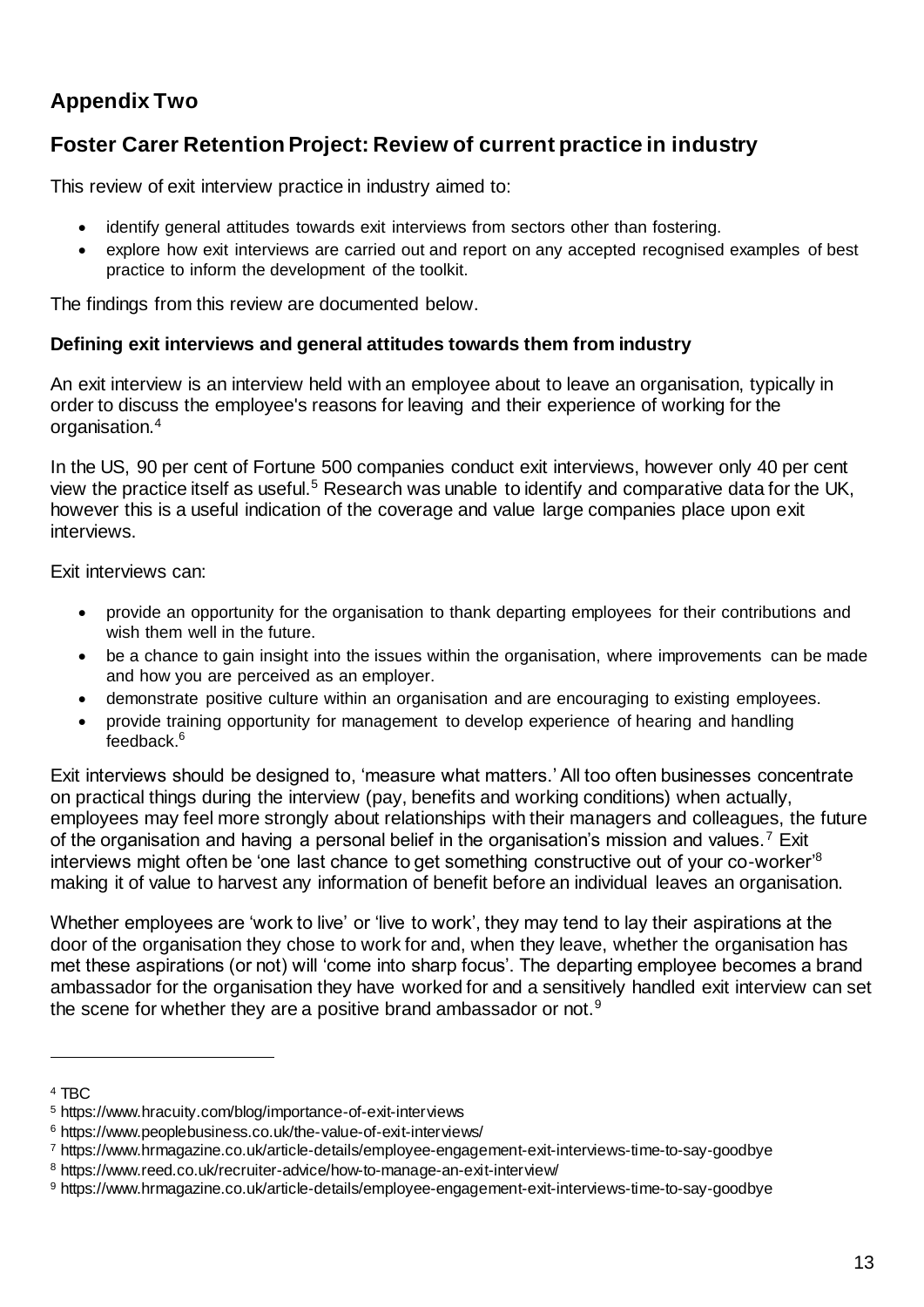Some perceive that, "HR (human resources) does not really want to know why someone is leaving their organisation – that by telling them anything an employee who is leaving just creates paperwork which HR will then have to file and report". The onus is on the individual leaving to "give constructive" criticism to strengthen the organisation while expressing frustration or anger without it being taken as sour grapes or bitterness".<sup>10</sup> Others suggest that when an individual leaves, particularly a 'top performer', HR will want to know why and what the organisation could have done to keep the person.<sup>11</sup>

Exit interviews often do not produce the results that an organisation could find useful because employees do not want to be as candid as they would need to be to get the results required to encourage change. Employees may not want to speak ill of their colleagues or they may already be 'emotionally checked out' and be lacking the motivation to help secure a better future for the organisation.<sup>12</sup> Done right however, exit interviews can have a bigger impact than employee engagement surveys.<sup>13</sup>

### **The process for conducting exit interviews**

Exit interviews should not be treated as a 'box-ticker' if organisations are to extract useful information from them in order to make improvements. Organisations should also be open to challenge and that being defensive while carrying out an exit interview is not helpful, "real feedback can often come with a not-unhealthy dose of criticisms and that these should be carefully heard, if not fully embraced".<sup>14</sup>

It is the role of the interviewer to encourage the interviewee to speak openly and to 'resist the temptation to over-prompt or second-guess' their answers. The best exit interviews are like confidential conversations, and the more you loosen the reigns and let the other party speak, the more it will benefit your business in the long run'.<sup>15</sup>

An exit interview may be a difficult time for the organisation and the person leaving (it may also be very positive for all concerned). Questions should be made ready in advance and the person carrying out the interview is as prepared as possible. Suitable open-ended questions may include:

- What is your main reason for leaving?
- What are the positives of your new role?
- What could we have done that may have convinced you to stay?
- Would you consider coming back to work with us, if the situation were right?

Having the right people at the meeting is paramount and caution given to inviting a close colleague of the leaving party due to reasons of confidentiality and the fact that there may be a fractured relationship that the interviewer is unaware of.

For the employee leaving an organisation, 'the knowledge they have of the industry, the personal connections they have made and the challenges they have faced doing the job day-in, day-out could be invaluable when it comes to making sure their replacement settles in'.<sup>16</sup>

l

<sup>10</sup> https://www.forbes.com/sites/nextavenue/2015/06/04/exit-interview-dos-and-donts/

<sup>11</sup> https://www.forbes.com/sites/forbeshumanresourcescouncil/2017/12/07/do-you-need-to-conduct-exit-interviews-10 hr-pros-weigh-in/

<sup>12</sup> https://hbr.org/2016/04/making-exit-interviews-count

<sup>13</sup> https://www.ft.com/content/cbe970d2-62c7-11e5-9846-de406ccb37f2

<sup>14</sup> https://www.reed.co.uk/recruiter-advice/how-to-manage-an-exit-interview/

<sup>15</sup> https://www.reed.co.uk/recruiter-advice/how-to-manage-an-exit-interview/

<sup>16</sup> https://www.businessballs.com/team-management/exit-interviews/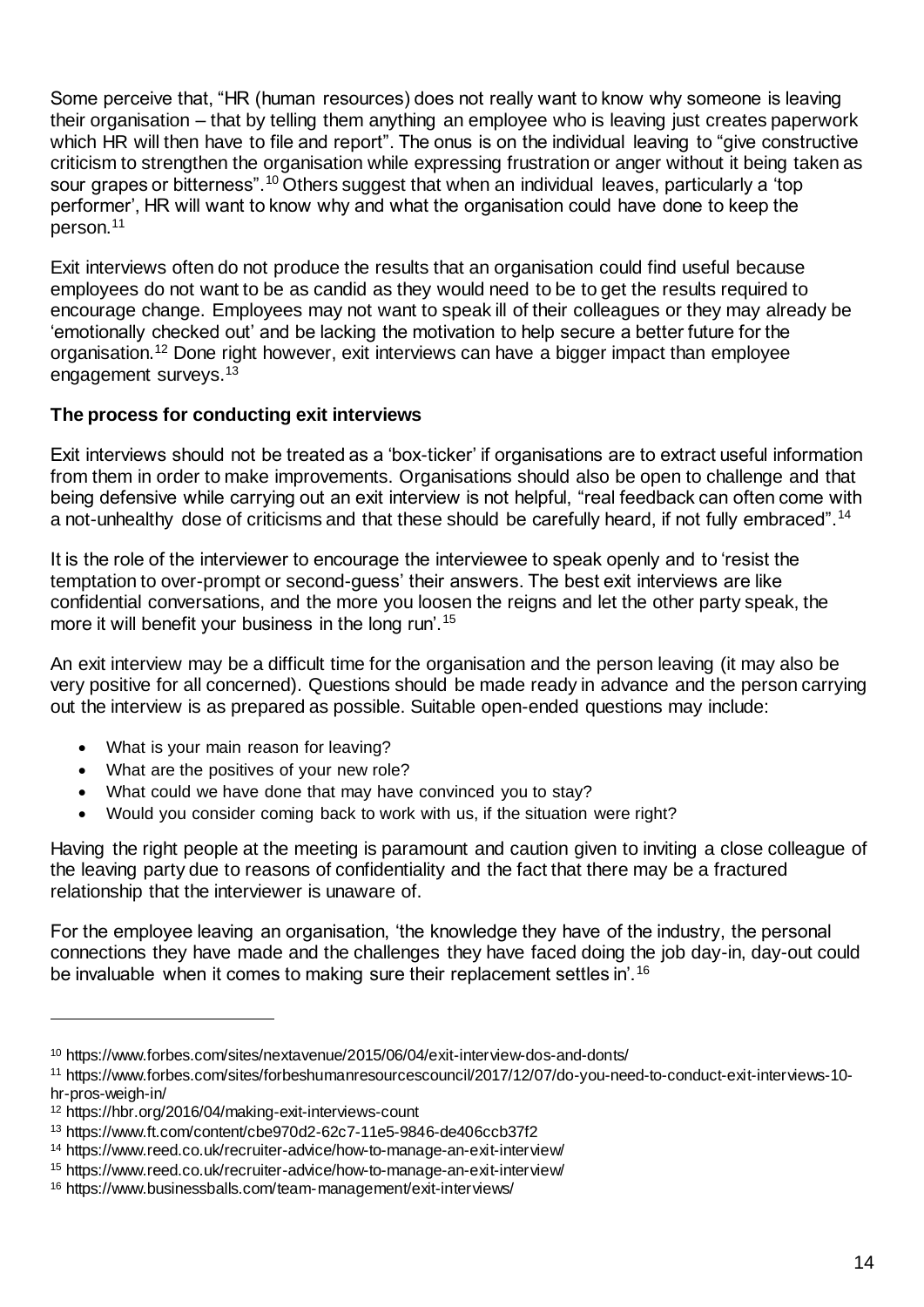It is imperative that events surrounding an employee's exit are handled sensitively in order to make things smoother for those who remain at the organisation. Individuals leaving are likely to leave behind colleagues who have become friends and by acting in a sympathetic and thoughtful manner, employers can set the stage for future exit interviews - experiences are likely to be shared and positive exit interviews are valuable for organisations for this reason.

Events that occur after the exit interview are also very important. Organisations should act on information it receives and takes the thoughts, concerns and praise of the exiting employee seriously, confirming that the process is meaningful for all concerned. Furthermore, "if you are only asking someone's reasons for leaving as they walk out the door, then it's already too late. Do not lose good members of staff by treating their opinions as an afterthought".<sup>17</sup>

While an organisation may promote exit interviews, or discussions, separate departments may carry them out differently, putting alternative priorities at the top of the agenda. This would make recording and utilising data difficult for the organisation as a whole and leads the way to suggesting that an organisation-wide policy is written and shared (and audited) to prevent this from happening.

Asking the right questions can be important when conducting an exit interview as, "employees are unlikely to give useful feedback unless they are asked the right questions, because they are concerned of speaking frankly for fear of ruining future references. A more drawn out approach could lead to ex-employees being retained as consultants, or coaches during the handover process - this could 'smooth bumpy exits, minimising reputational damage caused by disgruntled employees or those going to competitors".<sup>18</sup>

### **Timing of exit interviews**

Organisations may wish to take a 'belt and braces' approach to exit interviews and conduct a paper or online survey, a meeting during the employee's last week and also to plan a date, some four to six weeks later, to potentially appreciate a different perspective as 'the follow-up assessment may reveal a more objective explanation for leaving'. The people who have left may, by now, have experienced a new organisation and may actually realise that 'the grass is not always greener'. The passage of time often results in more open feedback on why an employee has left. This increases the reliability and validity of the information'.<sup>19</sup>

As highlighted above, only capturing information when an employee leaves is a missed opportunity. Providing feedback more regularly is an important aspect of cementing a useful exit interview process. It is not useful to 'save it all up' or to establish an occasion designed to 'let it all out' at the end of a period of employment.

### **Conclusion**

l

Attitudes to exit interviews are largely positive in some of the leading organisations, however significantly fewer see the practice as useful. This could suggest exit interviews are treated as a 'box ticker', something organisations 'should' be doing but not substantiated by a robust process to inform improvements.

When done properly, exit interviews can be more impactful than employee engagement surveys. They should be used to 'measure what matters', harvesting information from an employee before they

<sup>17</sup> https://www.reed.co.uk/recruiter-advice/how-to-manage-an-exit-interview/

<sup>18</sup> https://www.ft.com/content/cbe970d2-62c7-11e5-9846-de406ccb37f2

<sup>19</sup> https://www.hrmagazine.co.uk/article-details/employee-engagement-exit-interviews-time-to-say-goodbye